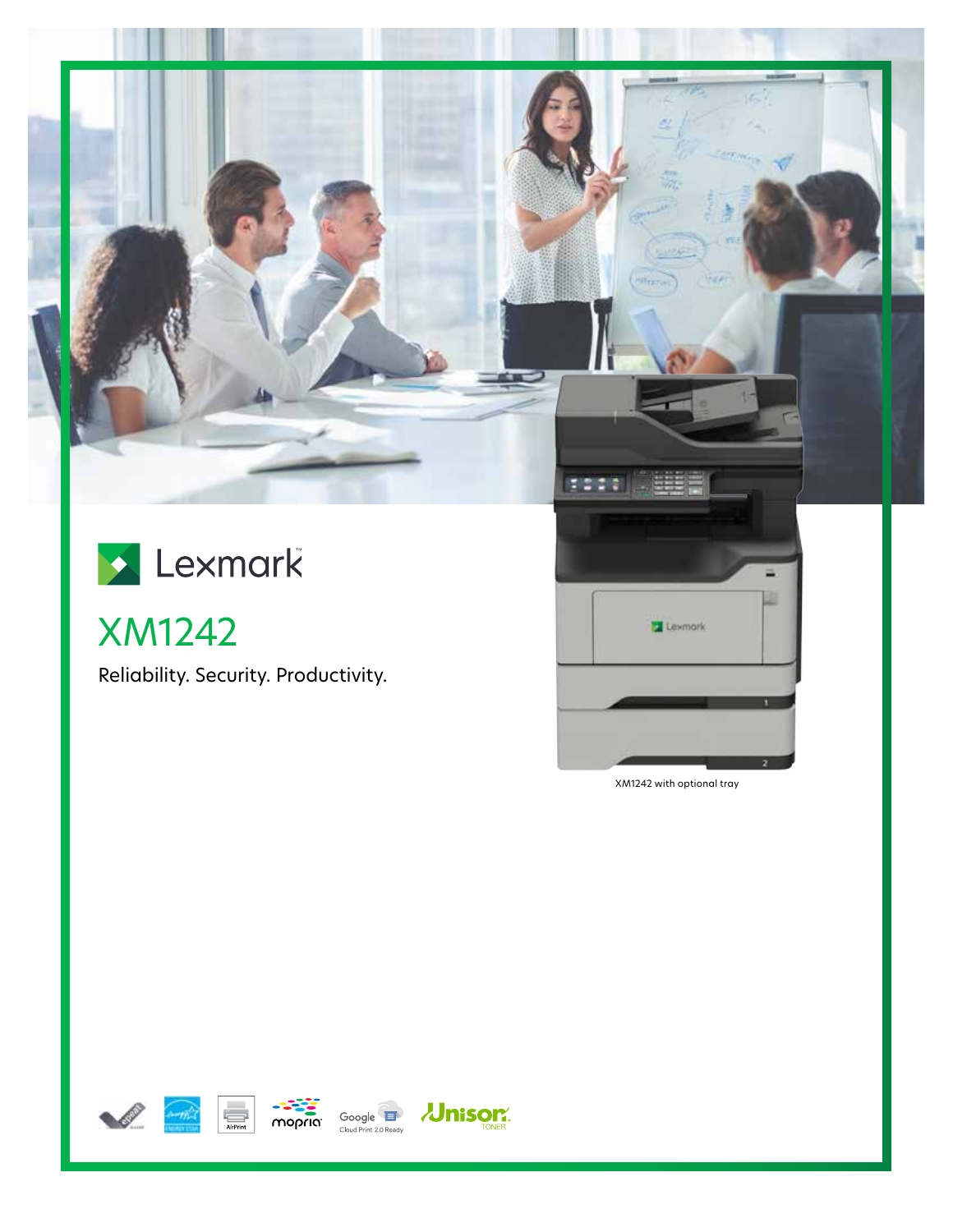# Lexmark XM1242

**The XM1242 prints at up to 42 pages per minute\* and features fax, two-sided scanning and copy functions powered by a multi-core processor and a full gigabyte of memory. Connect with standard USB and ethernet or optional Wi-Fi. Plus, 350 sheets of standard input can grow to 900 with optional trays.**



#### **Get more done**

- } Fax, print, copy and scan with the power of a multi-core processor and 1 GB of memory.
- Print at up to 42 pages per minute and scan up to 45 images per minute.
- Intuitive 4.3-inch color touch screen offers smooth, tabletlike interaction.
- Built-in productivity apps save time and improve efficiency.

#### **Ready when you are**

- } Long-life fuser and imaging components extend uptime.
- } Unison™ Toner replacement cartridges deliver up to 21,000 pages\*\* of high-quality printing.
- } Maximum input capacity of 900 pages means fewer interruptions.
- **•** Durable metal frame is designed for longevity.

#### **Robust, built-in security**

- } Lexmark's full-spectrum security architecture helps keep your information safe—on the document, the device, over the network, and everywhere in between.
- } A range of embedded features harden device against attacks.
- } Go beyond standard Confidential Print with optional security solutions like Print Release.
- } Keypoint Intelligence Buyers Lab honored Lexmark with a prestigious BLI PaceSetter award for Document Imaging Security\*\*\*.



### **Built for planet earth**

- } Energy management features reduce power consumption in active use or sleep mode.
- } Standard two-sided printing saves paper.
- } Use of post-consumer recycled content in manufacturing saves natural resources.
- ▶ Device is rated EPEAT<sup>®</sup> Silver and ENERGY STAR® certified.
- } Recycle cartridges through the award-winning Lexmark Cartridge Collection Program (LCCP).

\*Print and copy speeds measured in accordance with ISO/IEC 24734 and ISO/IEC 24735 respectively (ESAT). For more information see: www.lexmark.com/ISOspeeds. \*\*Average yield based on approximately 5% print coverage \*\*\*Award based on North America and/or Western Europe data

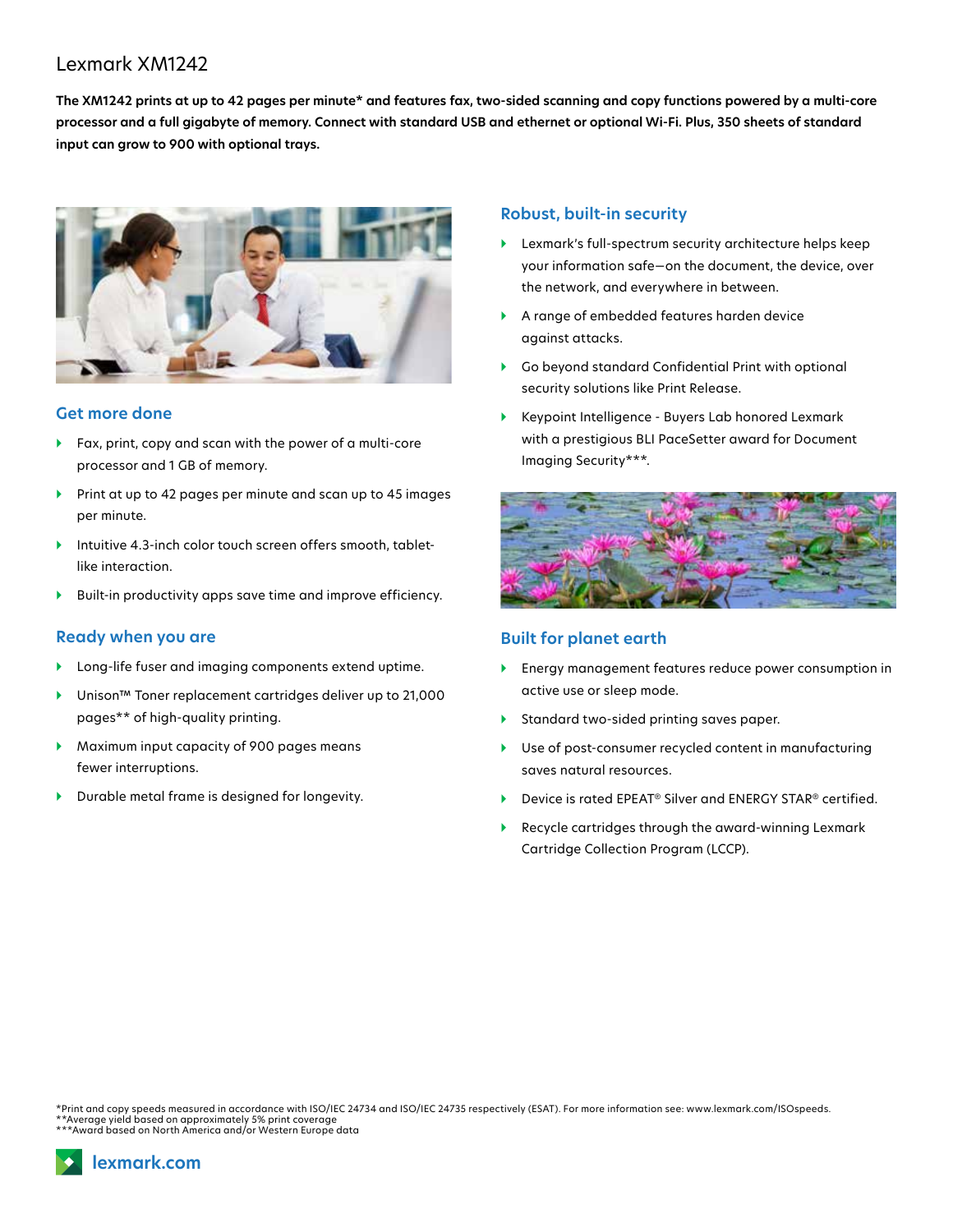## Lexmark XM1242





- 1 Multifunction product with 4.3-inch (10.9 cm) color touch screen 18.4 x 15.7 x 16.9 inches 467 x 399 x 429.5 mm
- 2 550-sheet tray 5 x 15.7 x 14.7 inches 126 x 389 x 374 mm
- 3 250-sheet tray 3.7 x 15.7 x 14.7 inches 95 x 389 x 374 mm
- Standard Optional Supports one optional tray.

| P/N     | Hardware                             |
|---------|--------------------------------------|
| 36S0740 | Lexmark XM1242                       |
| P/N     | <b>Cartridges and supplies</b>       |
| 24B6885 | <b>Black Lexmark toner cartridge</b> |
| P/N     | Paper handling                       |
| 36S2910 | 250-sheet tray                       |
| 36S3110 | 550-sheet tray                       |
| 36S3120 | 550-sheet lockable tray              |
| P/N     | <b>Memory options</b>                |
| 57X9801 | 256 MB user flash memory             |
| P/N     | <b>Application solutions</b>         |
| 40C9200 | Forms and bar code card              |
| 40C9201 | <b>IPDS</b> card                     |
| 40C9202 | PRESCRIBE card                       |
| 57X9810 | <b>Traditional Chinese font card</b> |
| 57X9812 | Simplified Chinese font card         |
| 57X9814 | Korean font card                     |
| 57X9815 | Japanese font card                   |
| P/N     | Connectivity                         |
| 27X6410 | MarkNet N8372 (front wifi - FSM)     |
| 1021294 | UB 2.0 cable (2 meter)               |
| P/N     | <b>Furniture</b>                     |
| 3073173 | Swivel cabinet                       |
| 35S8502 | Adjustable printer stand             |
| P/N     | User replaceable parts               |
| 41X0918 | Pick tires                           |
| 41X1239 | Optional pick tray roller            |

© 2018 Lexmark. All rights reserved.

Lexmark, the Lexmark logo and Unison are trademarks of Lexmark International, Inc., registered in the United States and/or other countries. AirPrint and the AirPrint Logo are trademarks of Apple, Inc. ENERGY STAR® is a U.S. registered mark. EPEAT® is a trademark of EPEAT, Inc. in the United States and other countries. Google Cloud Print is a trademark of Google, Inc. MOPRIA®, the Mopria® Logo™ and the Mopria® Alliance logos are trademarks, service marks, and certification marks of Mopria Alliance, Inc. in the United States and other countries. All other trademarks are the property of their respective owners.

This product includes software developed by the OpenSSL Project for use in the Open SSL Toolkit (http:// ww.openssl.org/).